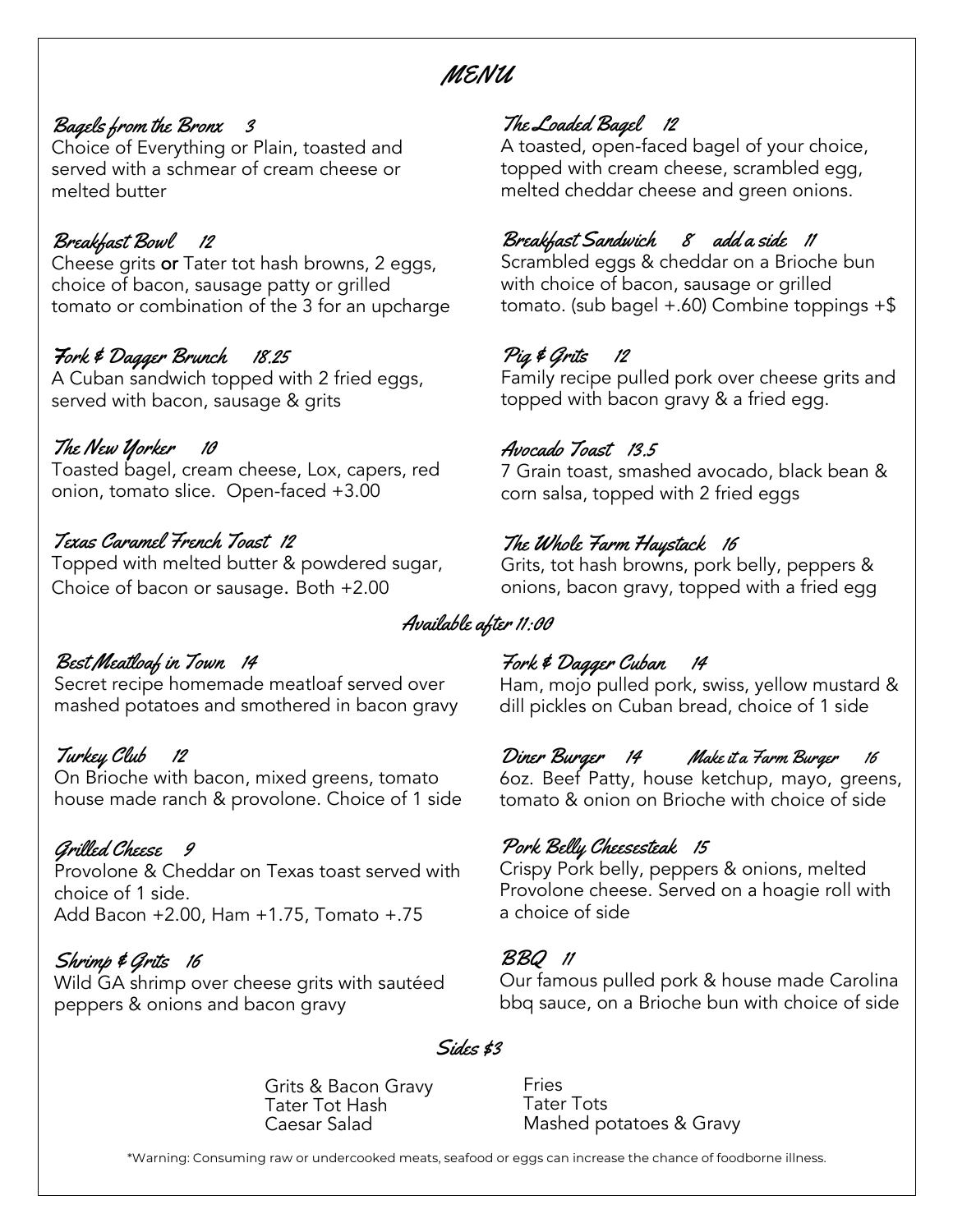Libations (Available after 11a.m. on Sundays)

F&D Red Sangria 7

# Sake Bloody Mary 10

Mimosas by the glass 9 (OJ, Peach,Tart Cherry, Mango)

Mimosa Special 24 1 Bottle of Opera Brut and Juice of your choice

## Grapes

| Villa Viva Rosé, Cali          | 8/26 |
|--------------------------------|------|
| 13 Celsius Sauvignon Blanc, NZ | 8/26 |
| Piccini Pinot Grigio, Italy    | 7/2  |
| Honora Garnacha, Spain         | 8/26 |
| J Pinot Noir, Cali             | 9/32 |
| Ziata Pinot Noir, Sonoma, Cali | 40   |
| Duck Pond Pinot Noir, Oregon   | 9/32 |

## Suds

Miller High Life 3 Coors Light Bottle 3 Hazy Like a Fox IPA, ATL 5 Mountain Jam Lager, Southbound SAV 5

## N/A

Iced Tea-Sweet or Unsweet Coke, Diet Coke, Sprite Rootbeer Mini Bottled Water

Iced Cuban Coffee Bustello Drip Coffee Orange or Apple Juice Shakes & Floats